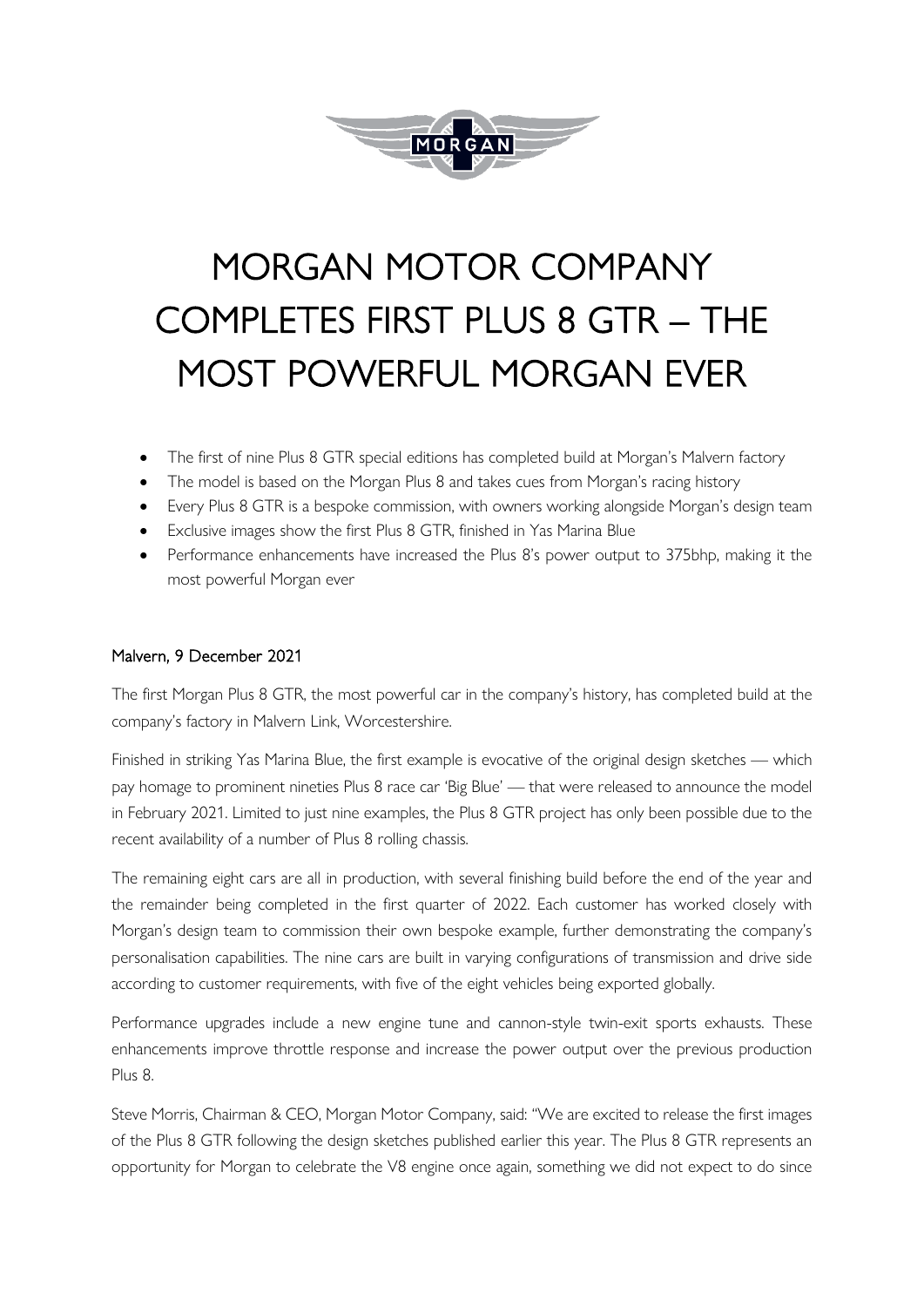finishing the Plus 8 and Aero 8 models in 2018. Striking design, the finest craftsmanship, and an exhilarating sports car to drive, the Plus 8 GTR is the perfect swansong to the Morgan V8. We have been delighted to work alongside customers from around the world during the design and build process, and we look forward to sharing the final examples over the coming months."

The Plus 8 GTR explores design themes such as the high shoulder line, not seen on a traditional Morgan body for decades. Its five-spoke centre-lock wheels are reminiscent of Morgan's 1990s Plus 8 race cars, framed perfectly by subtly re-sculpted wheel arches. Further design elements include a revised rear end, front wings, and front splitter, all of which are hand crafted using aluminium. Fitment of a hard top with cockpit vent completes the race-inspired aesthetic. The interior features new door cards to fit with the high door tops, bespoke GTR dials and the option of carbon fibre racing seats and harnesses. Unique graphics feature throughout and each GTR is fitted with a plaque denoting its number in the build sequence.

One design inspiration was the Plus 8 race car that competed in the GT series throughout the late nineties, more commonly known as 'Big Blue'. This car served as the testbed for Morgan's first bonded-aluminium chassis, which would go on to underpin the Aero 8 and 'Aero-chassis' Plus 8 models. It seemed fitting, following the more recent launch of Morgan's CX-Generation bonded-aluminium platform, to use this opportunity to pay tribute to the car that pioneered Morgan's use of aluminium structures. As with every Morgan, each Plus 8 GTR is hand crafted using traditional coachbuilding techniques.

The Plus 8 GTR is the second Morgan special project of the year, following the Plus Four CX-T. Whilst different in their function and appearance, both models demonstrate the flexibility of the Morgan brand, celebrating craft, design and driving experience.

### ENDS

### [Media images](https://www.dropbox.com/sh/hmlkwzgc328pgjo/AACa4o0OtA-Aj9Sx5xLH3rpka?dl=0)

For further information, please contact:

Aileen Lekschat +44 794 989 7430 [aileen.lekschat@morgan-motor.co.uk](mailto:aileen.lekschat@morgan-motor.co.uk)